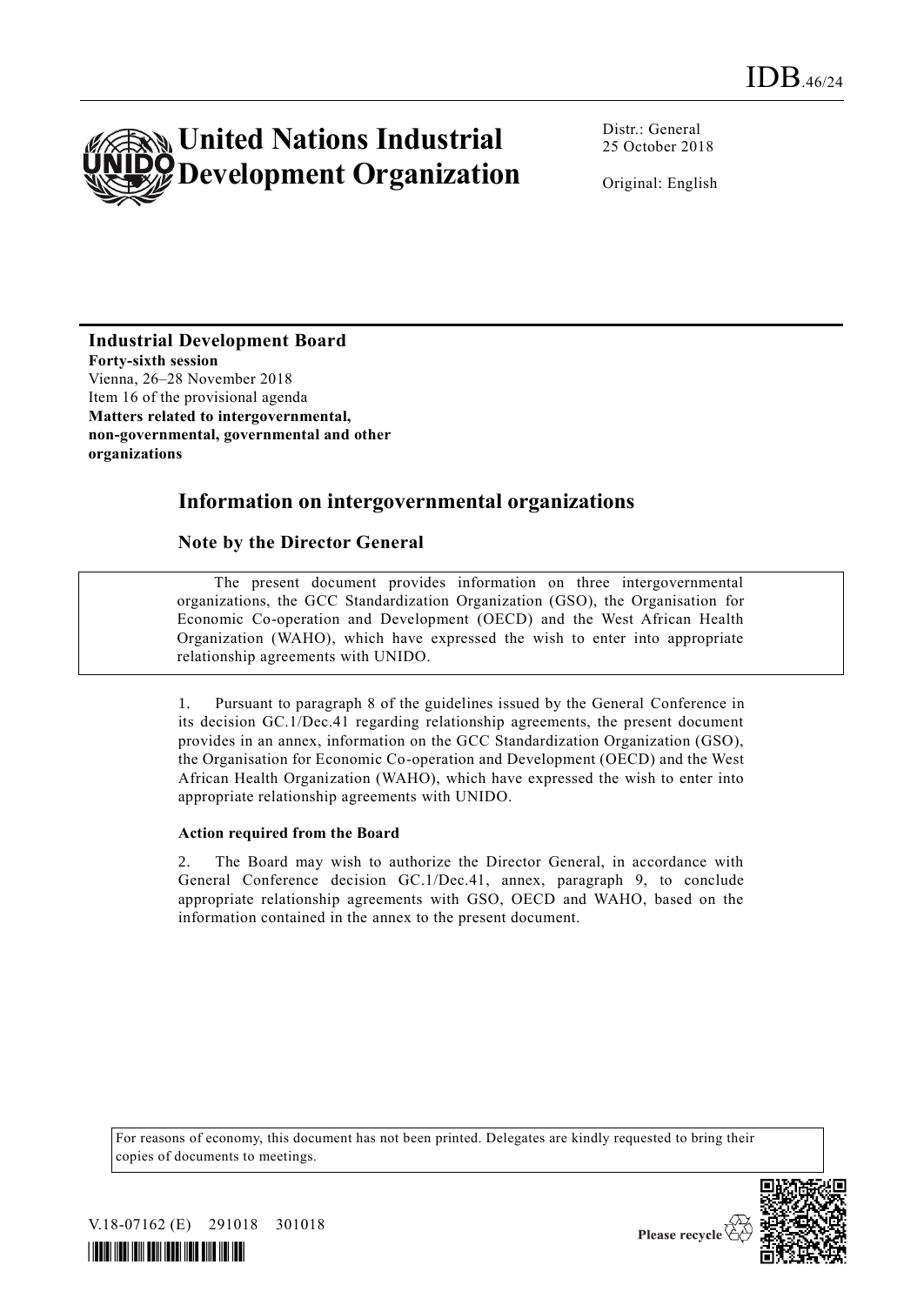# **Annex**

# **GCC Standardization Organization (GSO)**

## **Historical background**

The GCC Standardization Organization (GSO) was established by the Supreme Council of the Cooperation Council for the Arab States of the Gulf (GCC) in a resolution adopted at its twenty-second session (30–31 December 2001) in Oman, and assumed its functions in May 2004.

## **Purpose**

GSO's mission is to help GCC states achieve the objectives set forth in its Charter and in the GCC Economic Agreement by unifying the various standardization activities. It follows up on implementation and compliance in cooperation and coordination with the standardization bodies of its member states to develop the production and service sectors; foster intra-GCC trade; protect consumers, environment and public health; enhance the GCC economy and its competitiveness; and meet the requirements of the Gulf Customs Union and the Gulf Common Market.

## **Membership**

GSO currently has seven members: Bahrain, Kuwait, Oman, Qatar, Saudi Arabia, United Arab Emirates and Yemen.

## **Organizational structure**

- Board of Directors comprising ministers of industry and investment or municipality and environment;
- Technical Board;
- General Secretariat.

## **Financing**

GSO has an annual budget funded equally by its member states.

## **Cooperation with UNIDO**

GSO proposes to build on the successful results of UNIDO projects, particularly capacity-building programmes and SME studies. The scope of cooperation could include the development of policy tools, gap analysis, good regulatory practices and impact, energy efficiency, standardization training, as well as other areas of mutual interest.

## **Relationship with other intergovernmental and governmental organizations**

GSO signed memorandums of understanding with the International Organization for Standardization (ISO), the International Electrotechnical Commission (IEC) and the Codex Alimentarius ("Food Code").

## **Address of headquarters**

PO Box 85245 Olaya Street, Al Ghadeer Riyadh 11691 Saudi Arabia Tel.: +966 11 274 6655 Fax: +966 11 275 3310 Email: csc@gso.org.sa

Secretary-General: Mr. Saud Al-Khusaibi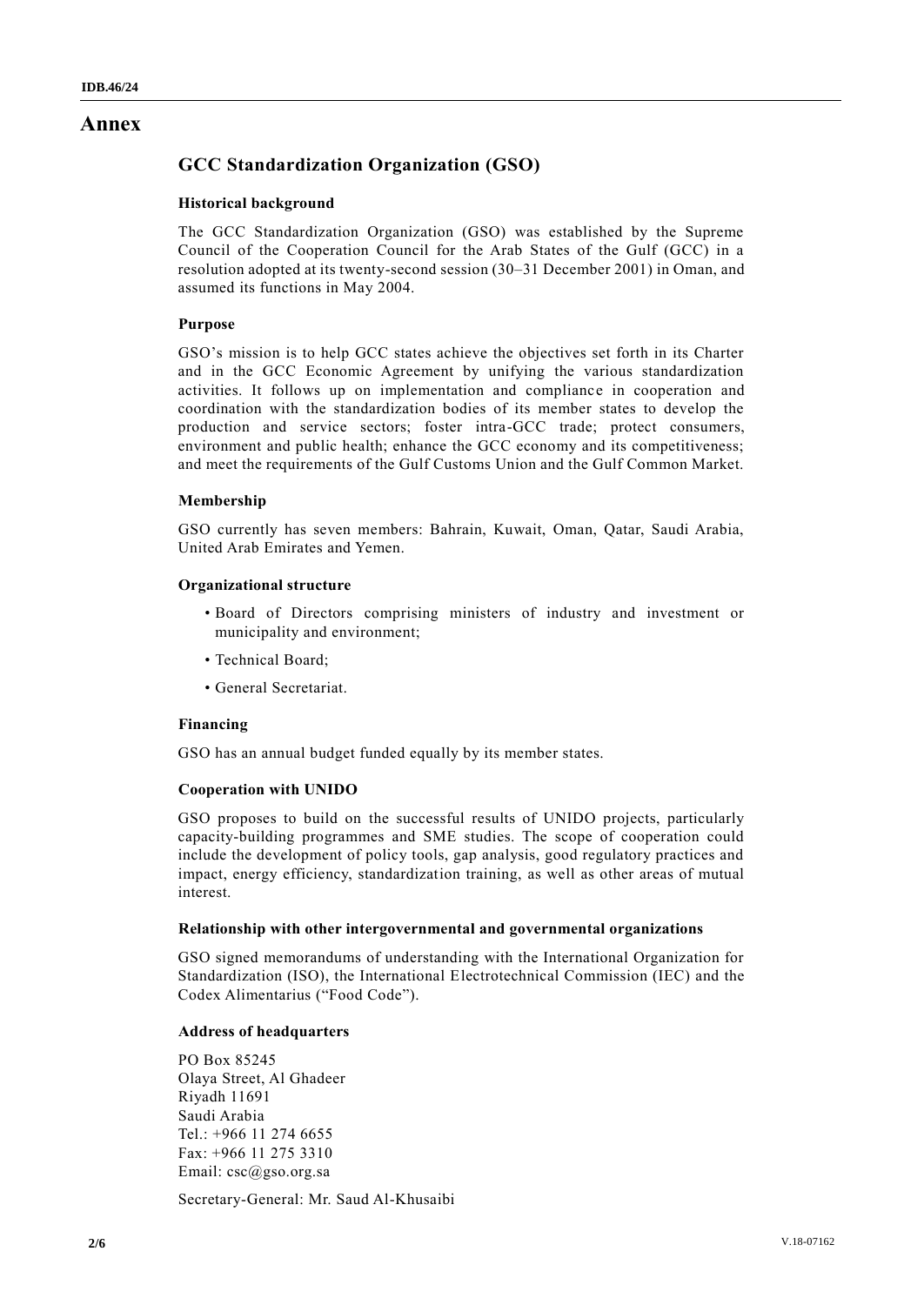Liaison officers for UNIDO: Mr. Zaki M. Al-Rubaei, Head of Marketing and International Relations Email: zaki@gso.org.sa Tel.: +966 11 274 6655/+966 560783344

Ms. Ghada Aljohany, Senior International Relations Administrator Email: galjohany@gso.org.sa Tel.: +966 11 274 6655, ext.: 613

## **Organisation for Economic Co-operation and Development (OECD)**

### **Historical background**

The Organisation for Economic Co-operation and Development (OECD) was established in 1948 to run the US-financed Marshall Plan for reconstruction of a continent ravaged by war. The organization was officially born on 30 September 1961, when the Convention, signed on 14 December 1960, entered into force. OECD member countries worldwide regularly turn to one another to identify problems, discuss and analyse them, and promote policies to solve them. Today, OECD brings around its table 39 countries that account for 80 per cent of world trade and investment, giving it a pivotal role in addressing the challenges facing the world economy.

### **Purpose**

OECD provides a forum, in which governments can work together to share experiences and seek solutions to common problems. In particular, it works with governments to understand what drives economic, social and environmental change; measures productivity and global flows of trade and investment; analyses and compares data to predict future trends; and sets international standards on a wide range of things, from agriculture and tax to the safety of chemicals.

Today, OECD is focused on helping governments to:

- Restore confidence in markets and the institutions that make them function;
- Re-establish healthy public finances as a basis for future sustainable economic growth;
- Foster and support new sources of growth through innovation, environmentally friendly "green growth" strategies and the development of emerging economies;
- Ensure that people of all ages can develop the skills to work productively and satisfyingly in the jobs of tomorrow.

#### **Membership**

Currently, the OECD has 36 members: Australia, Austria, Belgium, Canada, Chile, Czechia, Denmark, Estonia, Finland, France, Germany, Greece, Hungary, Iceland, Ireland, Israel, Italy, Japan, Latvia, Lithuania, Luxembourg, Mexico, Netherlands, New Zealand, Norway, Poland, Portugal, Republic of Korea, Slovakia, Slovenia, Spain, Sweden, Switzerland, Turkey, United Kingdom of Great Britain and Northern Ireland, and United States of America. European Commission representatives may participate alongside members in discussions on the OECD's work.

#### **Organizational structure**

- Council;
- Specialized committees;
- Secretariat.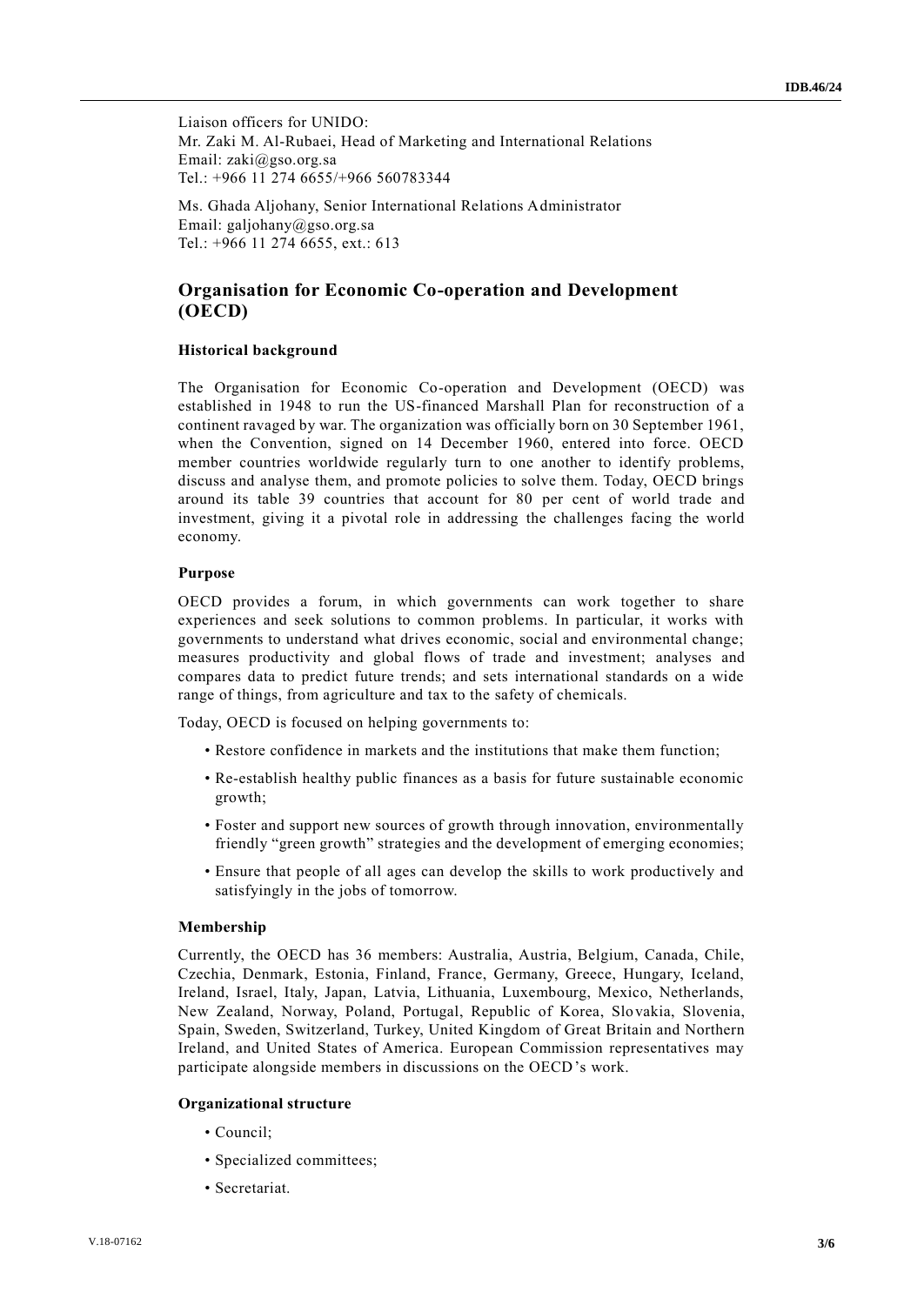#### **Financing**

OECD is funded by its member countries. National contributions are based on a formula which takes account of the size of each member's economy. Countries may also make voluntary contributions to financially support outputs in the OECD programme of work.

#### **Cooperation with UNIDO**

Potential areas of cooperation between OECD and UNIDO include:

(a) Advanced manufacturing technologies and practices, including in the context of digital transformation;

(b) Industrialization trends and policies, and their link with sustainable development;

(c) Social inclusion, including gender and youth issues, in industriali zed and industrializing economies;

(d) Competitiveness, investment and innovation, including skills development and entrepreneurship;

(e) Circular economy and other environmental issues associated with industry.

#### **Relationship with other intergovernmental and governmental organizations**

OEDC entertains relations with the International Labour Organization (ILO), the Food and Agriculture Organization (FAO), the International Monetary Fund (IMF), the World Bank, the International Atomic Energy Agency (IAEA), and many United Nations bodies. In addition, the OECD is an active partner of the G20.

#### **Address of headquarters**

2, Rue André Pascal 75775 Paris Cedex 16 France Tel.: +33 1 45 24 82 00 Fax: +33 1 45 24 85 00 Email: webmaster@oecd.org

Secretary-General: Mr. Angel Gurría

Liaison officer for UNIDO: Ms. Gabriela Ramos, Chief of Staff and Sherpa

## **West African Health Organization (WAHO)**

#### **Historical background**

The West African Health Organization (WAHO) was established on 9 July 1987 in a protocol adopted by the Heads of State and Government from the 15 countries of the Economic Community of West African States (ECOWAS) as a specialized agency responsible for the coordination of health issues in the ECOWAS region.

#### **Purpose**

The main objectives of WAHO are those described in its founding protocol, such as:

- Promote the training of medical specialists and of paramedical personnel and where necessary support the training of future medical graduates;
- Collect and disseminate technical information, epidemiological and other related to health research and training in member states;
- Assist in the establishment of technical information centres in member states;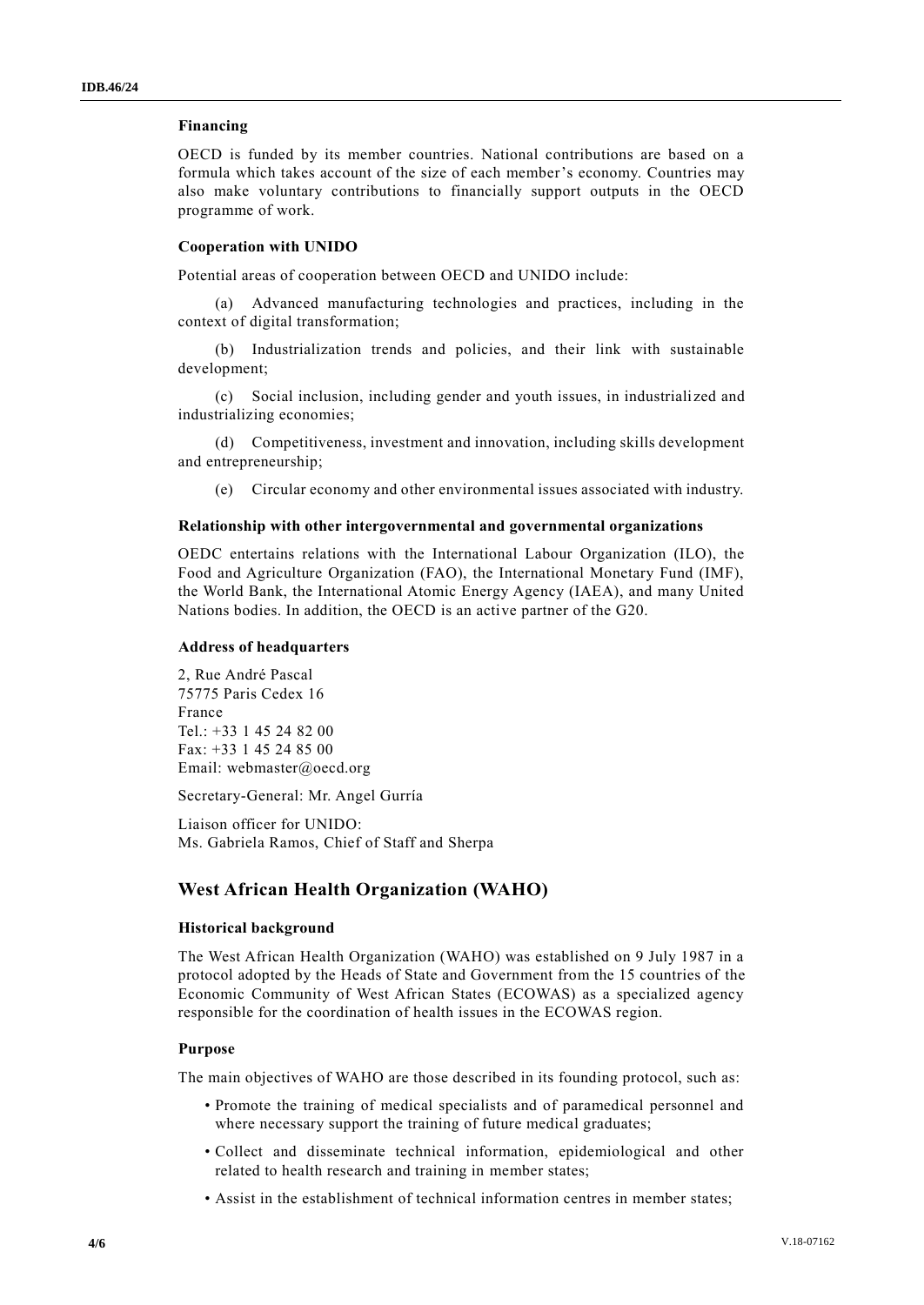- Promote and harmonize the establishment of laboratories for the production of vaccines, medicines manufacturing and quality control in the region;
- Support the strengthening of health services and infrastructures of member states.

WAHO's Strategic Plan 2016–2020 aims at significantly improving the quality of health system management and health care in the region by developing and supporting integrated health policies and programmes. The 13 priority programmes were realigned in May 2018 into five key health areas including among others pharmaceuticals, centres of excellence and quality standards.

#### **Membership**

The 15 ECOWAS member states: Benin, Burkina Faso, Cabo Verde, Côte d'Ivoire, Gambia (The), Ghana, Guinea, Guinea-Bissau, Liberia, Mali, Niger, Nigeria, Senegal, Sierra Leone and Togo.

#### **Organizational structure**

WAHO has the following decision-making bodies:

- The Authority of the Heads of State and Government of ECOWAS, the supreme decision-making body;
- The Council of ECOWAS ministers, comprising of the ministers of regional integration, finance and planning, takes decisions to be approved by the Authority;
- The Assembly, comprising the fifteen ECOWAS ministers of health, responsible for health issues at the technical level.

## **Financing**

WAHO's financial resources are based on ECOWAS Community levy collected by the ECOWAS Commission from Member States (40 per cent) and on funding from financial and development partners (60 per cent).

#### **Cooperation with UNIDO**

WAHO has been cooperating with UNIDO in a number of activities:

- Validation of the ECOWAS Regional Pharmaceutical Plan 2014–2020 (April 2014);
- Regional kick-off workshop on the Good Manufacturing Roadmap initiative (February 2017);
- Country visits to the 15 ECOWAS member states, which laid the foundations for the establishment of national working groups (2017);
- Baseline assessment of about 75 pharmaceutical companies in the region (2017);
- Training on "Corrective and Preventive Actions" for assessed manufacturers (2017);
- Second regional workshop to present the work done (December 2017).

WAHO intends to continue working with UNIDO to implement the Roadmap and address the many bottlenecks that industry and other stakeholders face in the region.

#### **Relationship with other intergovernmental and governmental organizations**

WAHO cooperates and maintains relations inter alia with the United Nations Children's Fund (UNICEF), the World Health Organization (WHO), the World Bank, the West African Economic and Monetary Union (UEMOA), the African Development Bank, NEPAD and USAID.